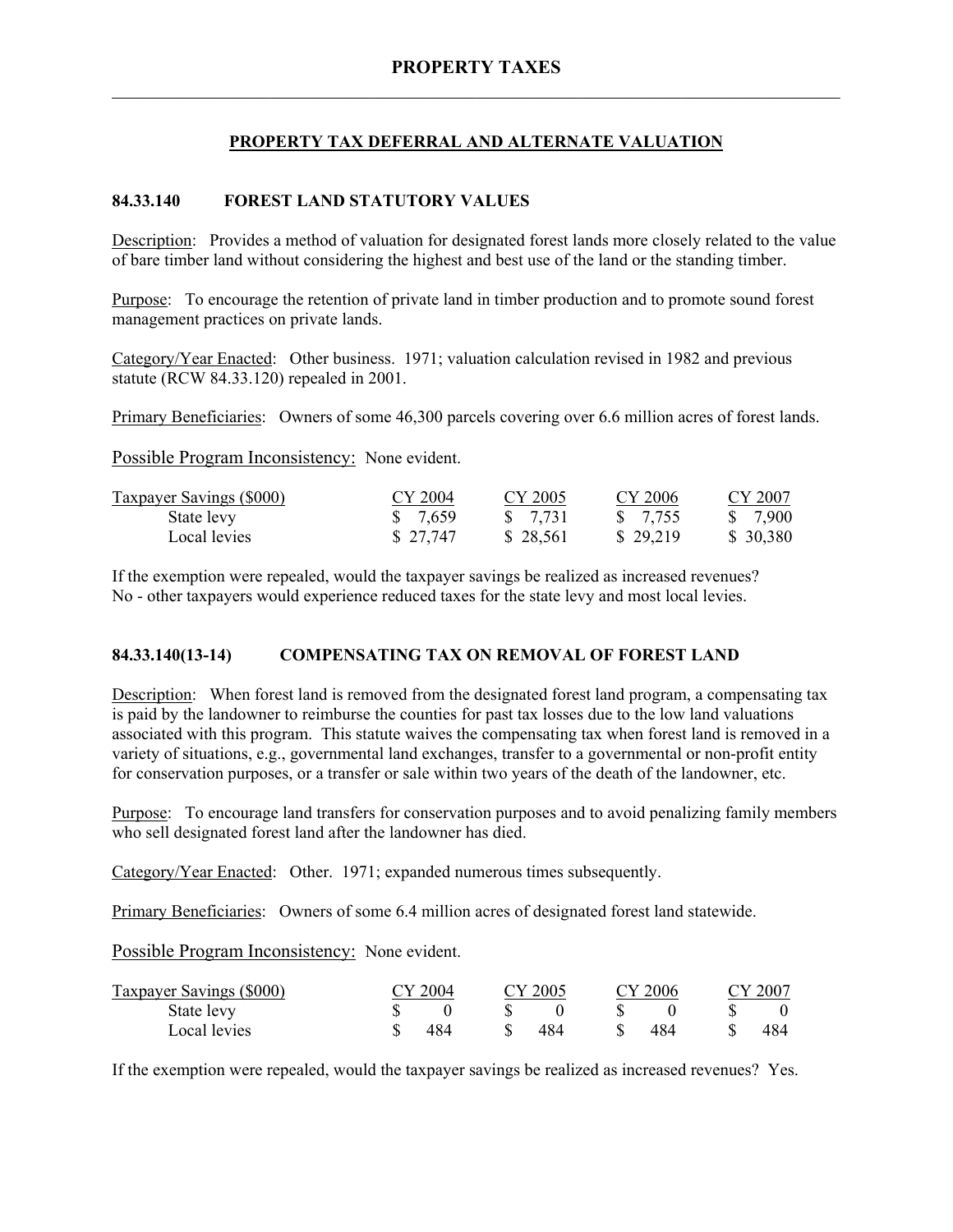## **84.34.060 CURRENT USE: OPEN SPACE & TIMBER LAND**

Description: Land classified as open space land or timber land under Chapter 84.34 RCW is valued on the basis of its current use and not its potential use. This statute also requires current use timber land to be valued the same way as designated forest land under Chapter 84.33 RCW.

Purpose: To encourage owners of open space and timber lands to retain the property in its natural state by valuing it at less than the highest and best use value.

Category/Year Enacted: Other. 1970 after approval of a constitutional amendment in 1968 allowing for taxation of such lands on their current use value.

Primary Beneficiaries: Owners of about 57,000 acres of open space and owners of about 99,000 acres of mostly small wooded lots that are classified as timber land.

Possible Program Inconsistency: Preservation of open space and timberland in some areas might be considered as inconsistent with economic development and urban renewal programs.

| <b>Taxpayer Savings (\$000)</b> | CY 2004  | CY 2005  | CY 2006  | CY 2007  |
|---------------------------------|----------|----------|----------|----------|
| State levy                      | \$ 2,400 | \$ 2.422 | \$ 2,430 | \$ 2,475 |
| Local levies                    | \$8,694  | \$ 8,949 | \$ 9.155 | \$9,519  |

If the exemption were repealed, would the taxpayer savings be realized as increased revenues? No - other taxpayers would experience reduced taxes for the state levy and most local levies.

# **84.34.065 CURRENT USE: FARM LAND**

Description: Farm and agricultural land classified under Chapter 84.34 RCW is valued on the basis of its productive capacity, as measured by net cash rental values of comparable lands, rather than its market value based on its highest and best use.

Purpose: To encourage owners of such land to continue to use it for agricultural purposes, particularly in areas of encroaching urbanization where the highest and best use value may exceed the current use value, rather than develop it for nonagricultural uses.

Category/Year Enacted: Agriculture. 1973 after approval of a constitutional amendment in 1968 allowing for taxation of such lands on their current use value.

Primary Beneficiaries: Owners of approximately 10.9 million acres of farm land enrolled in the program.

Possible Program Inconsistency: None evident.

| <b>Taxpayer Savings (\$000)</b> | CY 2004  | CY 2005  | CY 2006  | CY 2007  |
|---------------------------------|----------|----------|----------|----------|
| State levy                      | \$16,176 | \$16,329 | \$16,379 | \$16,685 |
| Local levies                    | \$58,603 | \$60,322 | \$61,713 | \$64,164 |

If the exemption were repealed, would the taxpayer savings be realized as increased revenues? No - other taxpayers would experience reduced taxes for the state levy and most local levies.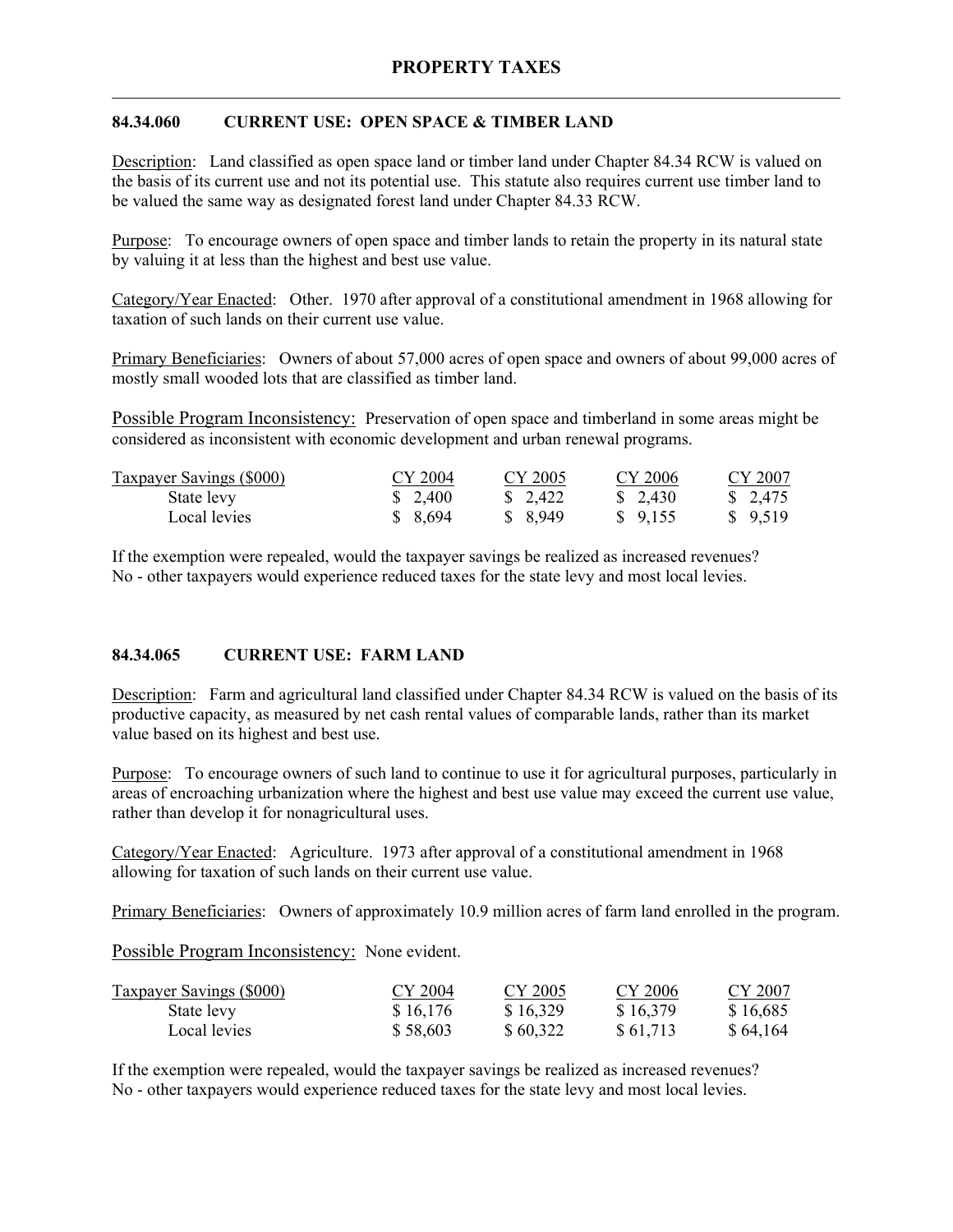## **84.34.108(6) COMPENSATING TAX ON REMOVAL OF OPEN SPACE LAND**

Description: When open space land is removed from the current use program, a compensating tax is paid by the landowner to reimburse the counties for past tax losses due to the low land valuations associated with this program. This statute waives the compensating tax when land is removed in a variety of situations, e.g., governmental land exchanges, transfer to a governmental or non-profit entity for conservation purposes, a transfer or sale within two years of the death of the landowner, etc.

Purpose: To encourage transfers of open space lands under the enumerated situations.

Category/Year Enacted: Other. 1973, expanded several times in subsequent years.

Primary Beneficiaries: Owners of open space lands that are sold in these situations.

Possible Program Inconsistency: None evident.

| <b>Taxpayer Savings (\$000)</b> | CY 2004 | CY 2005 | CY 2006  | CY 2007  |
|---------------------------------|---------|---------|----------|----------|
| State levy                      | 249     | 264     | 280      | - 297    |
| Local levies                    | 898     | -951    | \$ 1.008 | \$ 1.069 |

If the exemption were repealed, would the taxpayer savings be realized as increased revenues? Yes; however, some sales to the public sector might not occur if the compensating tax had to be paid.

### **84.36.381(6) SENIOR CITIZENS/DISABLED HOMEOWNERS VALUATION FREEZE**

Description: The valuation of owner-occupied residential property of qualified retired senior citizens and disabled homeowners is frozen for property tax purposes. The home's assessed value is frozen as of January 1, 1995 or January 1 of the first assessment year the homeowner qualified for the property tax exemption in RCW 84.36.381. To qualify, homeowners must be at least 61 years of age or physically disabled and have household income of no more than \$30,000.

Purpose: To provide additional property tax relief for low-income senior citizens and disabled homeowners. Freezing the residential value recognizes that some of these homeowners are living on fixed incomes and may have difficulty in paying increasing property taxes on appreciating home values.

Category/Year Enacted: Individuals. 1995

Primary Beneficiaries: Approximately 116,000 homeowners benefit from the valuation freeze.

Possible Program Inconsistency: Yes; all other residential property is valued for tax purposes according to its current market value.

| Taxpayer Savings (\$000) | CY 2004  | CY 2005  | CY 2006  | CY 2007  |
|--------------------------|----------|----------|----------|----------|
| State levy               | \$9,588  | \$10,163 | \$10,773 | \$11,419 |
| Local levies             | \$30,160 | \$31,970 | \$33,888 | \$35,921 |

If the exemption were repealed, would the taxpayer savings be realized as increased revenues? No - other taxpayers would experience reduced taxes for the state levy and most local levies.